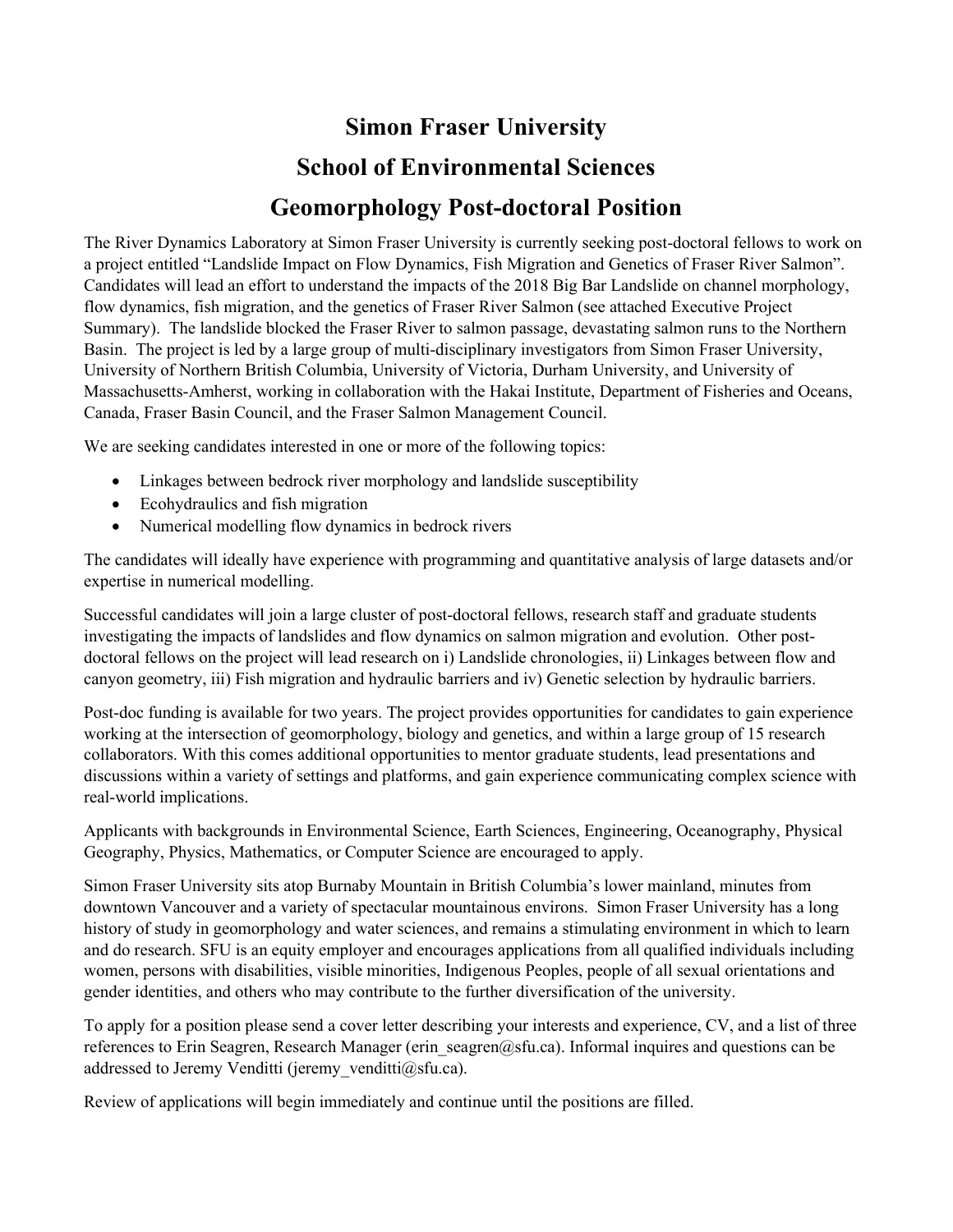## **"Landslide Impact on Flow Dynamics, Fish Migration and Genetics of Fraser River Salmon"**

# **Executive Project Summary**

#### **Background**

On November 1, 2018, the Big Bar Landslide partly blocked the Fraser River, creating a hydraulic barrier to salmon passage at moderate to high flows and significantly impeding salmon migration to the Upper Fraser Basin. The Big Bar Landslide jeopardizes salmon populations in the Upper Fraser Basin until the slide material is either removed or fish passage is accommodated by an engineered solution, but *this landslide is not unique – the chance of future slides in the Fraser Canyon is real, and past landslides have likely shaped current salmon biodiversity.* The likelihood and impacts of these events on salmon remain uncertain. In order to improve our ability to respond to this and future events, *there is thus an urgent need for integrative science to assess the full impacts of the Big Bar Landslide*, identify potential future landslides and understand how fish navigate hydraulic barriers.

### **Project Approach**

We seek to examine the impacts of the Big Bar Landslide, and more generally river blockages that can form barriers to fish migration in the Fraser Canyon. We will apply and integrate our diverse expertise in natural hazards, geomorphology, remote sensing, salmon migration, and population genetics and incorporate traditional Indigenous perspectives to examine *past, present, and future impacts of landslides*. We will examine past impacts by mapping the locations of past landslides in the Fraser Canyon using Light Detection and Ranging (LiDAR) data and surface exposure dating to establish a chronology of river blockages that can be compared to proxies of salmon abundance in the Fraser Basin. We will examine the present impacts of the Big Bar landslide on channel morphology, flow, fish passage, and the genetics of Fraser salmon. We will establish four study sites: 1) Big Bar Landslide; 2) Hell's Gate, where an impact has been partially mitigated by a fishway; 3) Black Canyon, as a reference site with similar pre-existing conditions to impacted sites; and 4) a site to be determined through investigation of potential hydraulic barriers. We will identify sites of potential future impacts using a combination of riverbed surveys and bank topography, and LiDAR mapping to identify sites that require further geotechnical assessment.

#### **Science Partnership**

Our Science Partnership consists of an interdisciplinary team of researchers and leaders from noncommercial enterprises based primarily at universities and collaborative organizations in British Columbia who seek to understand risks posed by natural earth surface processes, such as landslides and hydraulic barriers, on Fraser River salmon. Our team includes world-leading experts and early career researchers in river science, natural hazards, ecology, and salmon genetics, who are excited to help conserve and restore Fraser River salmon. We propose to use innovative and cutting-edge technologies to measure and monitor earth surface processes (i.e., multibeam sonar, acoustic Doppler velocimetry, LiDAR and hyperspectral mapping, nearfield remote sensing, cosmogenic nuclide surface exposure dating), fish migration (i.e., bio-telemetry, accelerometry) and in molecular genomics (i.e., whole genome studies). Traditional Indigenous perspectives will be incorporated in the co-creation of knowledge from the outset of the project. Our proposed work will contribute to a better understanding of the infrastructure needed to enable successful fish migration across hydraulic barriers like the Big Bar Landslide and the other potential barriers that we discover.